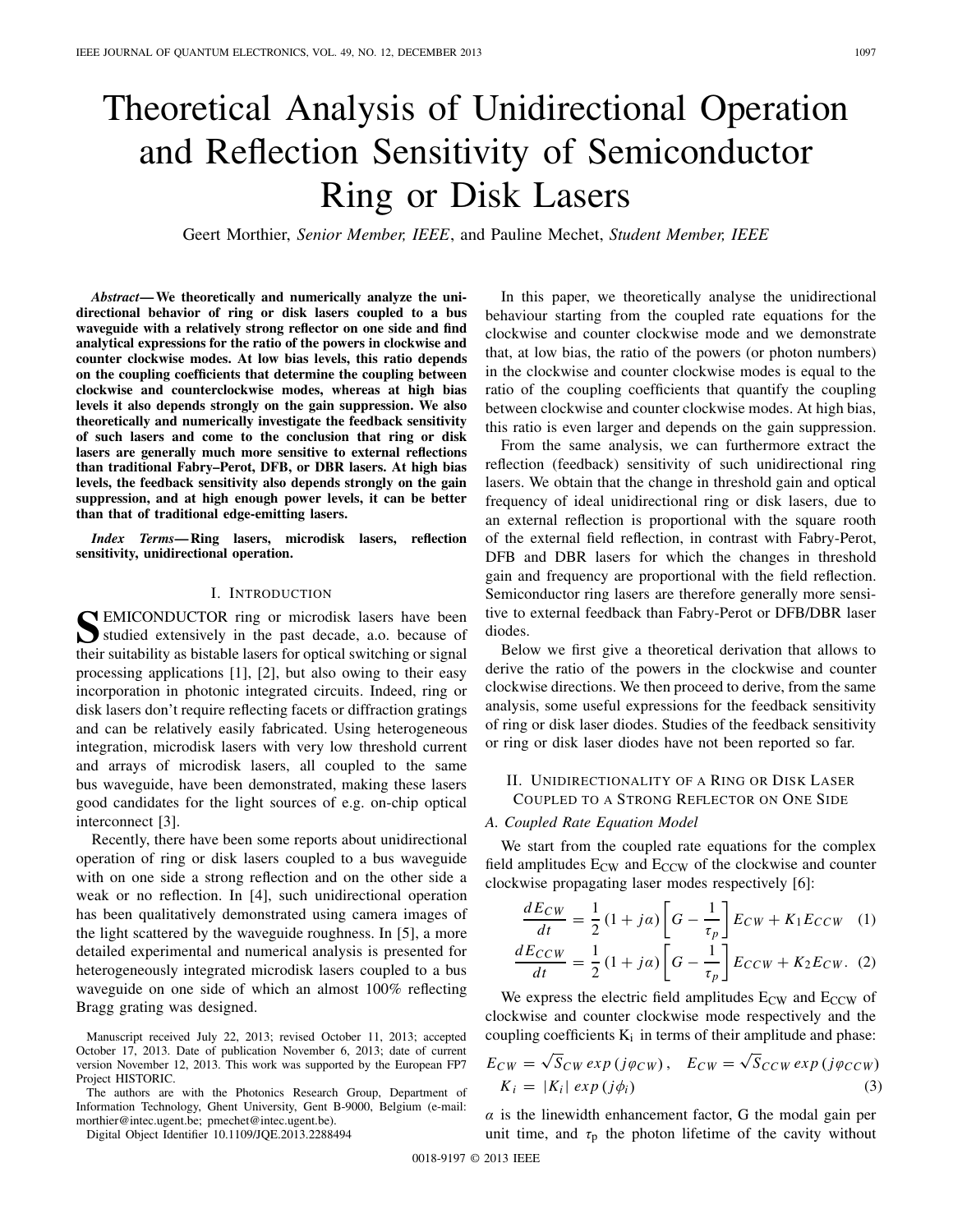

Fig. 1. Schematic structure of a ring laser coupled to a bus waveguide, with a reflecting Bragg grating on one side.

the coupling between clockwise and counter clockwise modes. We have normalized the optical fields such that their squared amplitude is equal to the photon number S.

The coupling coefficients  $K_i$  are the total field reflection (including phase) seen by the CW or CCW mode divided by the roundtrip time of the ring or disk under consideration. They include scattering due to sidewall roughness as well as reflections from facets or gratings in the bus waveguide. We can now decompose the equations for the complex electrical fields into an amplitude and phase equation. We consider the static case, for which the field amplitudes (and photon numbers S) are constant in time. Important in ring or disk lasers is that the gain for the CW and CCW mode experiences different gain suppression, i.e. [6]

$$
G_{CW} = G_0 (N) / [1 + \epsilon S_{CW} + 2\epsilon S_{CCW}]
$$
  
\n
$$
G_{CCW} = G_0 (N) / [1 + 2\epsilon S_{CW} + \epsilon S_{CCW}].
$$
 (4)

This gain suppression is typically symmetric around the laser line, such that there is no effect on the refractive index (or on the phase). Eqs, (1) to (4) can be combined to obtain (with  $\Delta \phi = \phi_{\text{CW}} \cdot \phi_{\text{CCW}}$  and  $S_{\text{CW}}/S_{\text{CCW}} = \mu^2$ ):

$$
G_0/[1+\varepsilon S_{CW}+2\varepsilon S_{CCW}]=\frac{1}{\tau_p}-2\frac{|K_1|}{\mu}cos(\Delta\varphi-\phi_1)
$$
 (5)

$$
G_0/[1+2\varepsilon S_{CW}+\varepsilon S_{CCW}]=\frac{1}{\tau_p}-2|K_2|\,\mu\cos\left(\Delta\varphi+\phi_2\right)
$$
\n<sup>(6)</sup>

$$
\frac{d\varphi_{CW}}{dt} = \Delta\omega = \frac{\alpha}{2} \left( G_0 - \frac{1}{\tau_p} \right) - \frac{|K_1|}{\mu} \sin(\Delta\varphi - \phi_1) \tag{7}
$$

$$
\frac{d\varphi_{CCW}}{dt} = \Delta\omega = \frac{\alpha}{2}\left(G_0 - \frac{1}{\tau_p}\right) + |K_2| \mu \sin(\Delta\varphi + \phi_2)
$$
(8)

#### *B. Unidirectionality Without Gain Suppression*

In a ring/disk laser coupled to a reflector on one side of the bus waveguide, as shown schematically in Figure 1, one can assume that  $K_2$  is due to sidewall roughness and residual facet reflection, while  $K_1$  also includes reflection from the (e.g. Bragg) reflector in the bus waveguide and is thus much larger than K<sub>2</sub>. With  $\kappa$  being the coupling between the ring/disk and the bus waveguide and  $r_1$  the field reflection in the bus waveguide, one can write:

$$
K_1 = K_2 + |\kappa|^2 \frac{r_1}{\pi D} v_g \tag{9}
$$

D is the diameter of the ring/disk and  $v<sub>g</sub>$  the group velocity in the laser cavity.  $r_1$  should also include the phase delay due to propagation between the ring and the reflector (being a facet or Bragg grating e.g.).

We will first derive  $\mu$  from the equations (5)-(8) for bias currents close to the threshold current, when the gain suppression can still be neglected. From (7) and (8), one finds that:

$$
|K_1| \sin (\Delta \varphi - \phi_1) = - |K_2| \mu^2 \sin (\Delta \varphi + \phi_2)
$$
 (10)

While subtracting (5) and (6), for  $\varepsilon = 0$ , gives:

$$
|K_1|\cos\left(\Delta\varphi-\phi_1\right)=|K_2|\,\mu^2\cos\left(\Delta\varphi+\phi_2\right)\qquad(11)
$$

Dividing (10) and (11) then results in:

$$
\tan (\Delta \varphi - \phi_1) = -\tan (\Delta \varphi + \phi_2),
$$
  
or 
$$
\Delta \varphi = \frac{\phi_1 - \phi_2}{2} + m\pi \text{ (m = 0, 1)}
$$
(12)

Substituting  $\Delta \phi$  in (10) or (11) readily gives:

$$
\mu^2 = \frac{S_{CW}}{S_{CCW}} = \frac{|K_1|}{|K_2|} \tag{13}
$$

Which shows that the powers in the clockwise and counter clockwise modes are in the same ratio as their respective field reflection coefficients. For the threshold gain, one easily finds:

$$
G_0 = \frac{1}{\tau_p} - 2\sqrt{|K_1K_2|} \cos\left(\frac{m\pi - \frac{\phi_1 + \phi_2}{2}}{2}\right) \qquad (14)
$$

The value for m (0 or 1) that gives a positive cosine has to be chosen as it is the solution that results in lowest threshold gain. For the frequency deviation, we find from (7) or (8):

$$
\Delta \omega = -\sqrt{|K_1 K_2|} \left\{ \alpha \cos \left( m\pi - \frac{\phi_1 + \phi_2}{2} \right) + \sin \left( m\pi - \frac{\phi_1 + \phi_2}{2} \right) \right\}
$$

$$
+ \omega = -\sqrt{|K_1 K_2| \left( 1 + \alpha^2 \right)} \sin \left( m\pi - \frac{\phi_1 + \phi_2}{2} + \tan^{-1} \alpha \right) \tag{15}
$$

A typical value for K<sub>2</sub> is 6.28 10<sup>9</sup> s<sup>-1</sup> (see [2]). For a microdisk laser with a 10  $\mu$ m diameter, a group index of 3 and 2% of coupling between the disk and the bus waveguide, we find for K<sub>1</sub> the value  $0.02 \frac{10^{14} \mu \text{m/s}}{(\pi 10 \mu \text{m})}$  = 6.36 10<sup>10</sup> s<sup>-1</sup>. This gives a ratio  $|K_1/K_2|$  of about 10.

### *C. Influence of Gain Suppression: Low Power Limit*

At higher bias currents, one also has to include the gain suppression. Equation (10) doesn't change in this case, but equation (11) must be replaced by (with  $\varepsilon' = \varepsilon/(1+3\varepsilon S_{CW})$ ):

$$
\varepsilon' G_0 (S_{CW} - S_{CCW}) = 2 |K_2| \mu \cos (\Delta \varphi + \phi_2)
$$
  

$$
- \frac{2}{\mu} |K_1| \cos (\Delta \varphi - \phi_1)
$$
(16)  

$$
\varepsilon' G_0 (S_{CW} - S_{CCW}) = 2 |K_2| \mu \frac{\sin [2\Delta \varphi + \phi_2 - \phi_1]}{\sin [\Delta \varphi - \phi_1]}
$$
  

$$
\approx \varepsilon' G_0 S_{CW}
$$
(17)

We now consider the case with  $\mu \gg 1$ , i.e.  $|K_1| \gg |K_2|$ , and thus can neglect  $S_{CCW}$ . To take into account the gain suppression, we introduce the approximations:

$$
\mu^2 = \frac{|\mathbf{K}_1|}{|\mathbf{K}_2|} (1+\delta) \text{ and } \Delta \varphi = \frac{\phi_1 - \phi_2}{2} + \delta \varphi \tag{18}
$$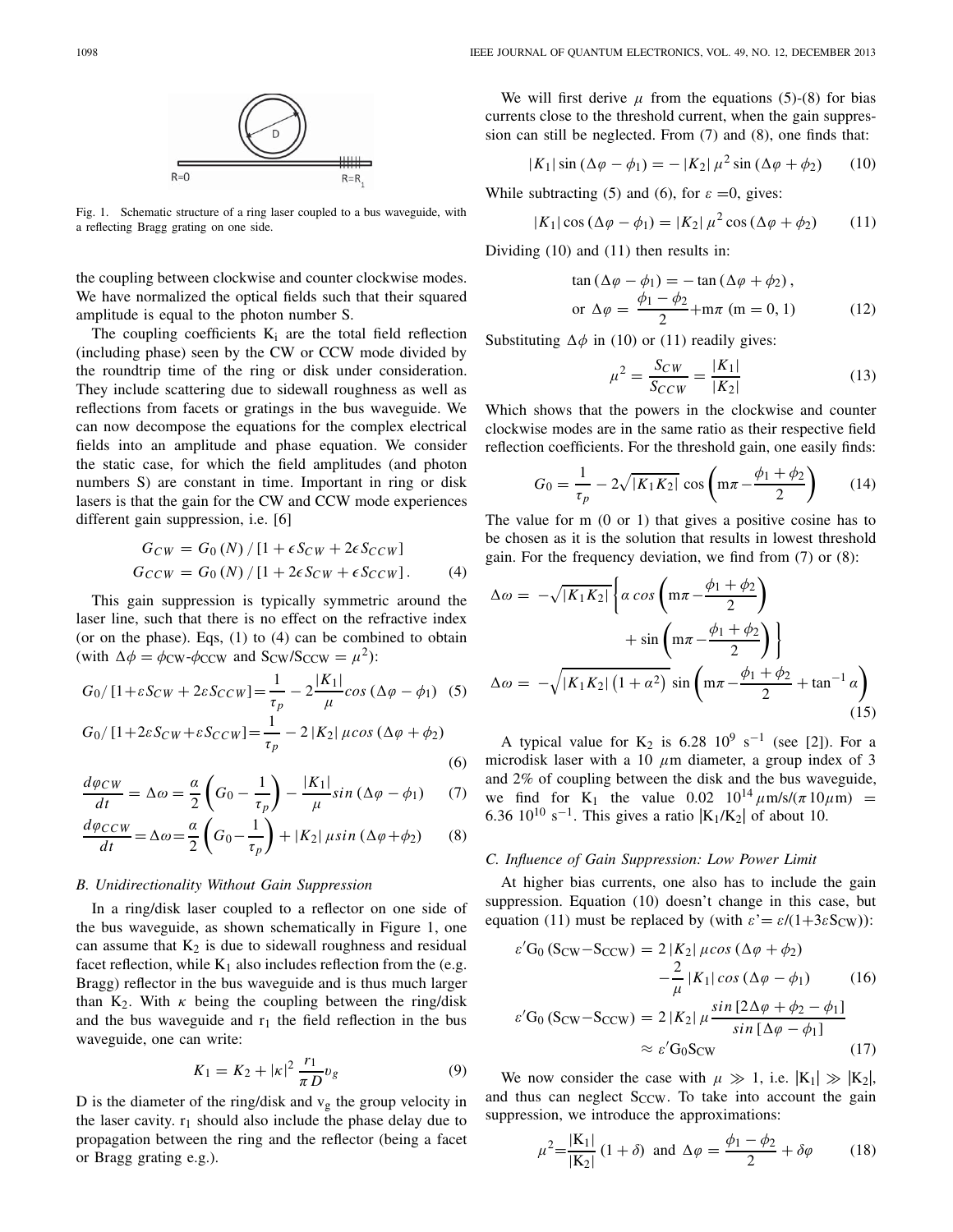

Fig. 2. Ratio of power in CW and CCW modes, obtained from a numerical solution of the coupled rate equations, for a microdisk laser with coupling coefficients K<sub>1</sub> =6 10<sup>10</sup>s<sup>-1</sup>, and K<sub>2</sub> = 6 10<sup>9</sup>s<sup>-1</sup>, ( $\blacklozenge$ ) for  $(\phi_1, \phi_2) = (0, 0)$ <br>and  $\varepsilon = 2$  10<sup>-18</sup> cm<sup>3</sup>, ( $\blacksquare$ ) for  $(\phi_1, \phi_2) = (0, 0)$  and  $\varepsilon = 1$  10<sup>-18</sup> cm<sup>3</sup>, and ( $\triangle$ ) for  $(\phi_1, \phi_2) = (0, \pi/2)$  and  $\varepsilon = 10^{-18}$  cm<sup>3</sup>. The dashed lines are the approximation as obtained by (20).

with  $\delta$  and  $\delta\varphi$  being small. Substituting these expansions in (10) allows to express  $\delta\varphi$  as

$$
\delta \varphi = -\frac{\delta}{2} \tan(\frac{\phi_1 + \phi_2}{2})
$$

Substitution in (17) gives:

$$
\varepsilon' G_0 S_{\rm CW} \cos \left( m\pi - \frac{\phi_1 + \phi_2}{2} \right) = 2\delta \sqrt{|K_1| |K_2|} \qquad (19)
$$

And thus:

$$
\mu^{2} = \frac{|K_{1}|}{|K_{2}|} \left( 1 + \frac{\varepsilon' G_{0} S_{CW} \cos \left( m\pi - \frac{\phi_{1} + \phi_{2}}{2} \right)}{2\sqrt{|K_{1}| |K_{2}|}} \right)
$$
  
\n
$$
\Delta \omega = \varepsilon' G_{0} S_{CW}
$$
  
\n
$$
-\sqrt{\frac{|K_{1} K_{2}| (1 + \alpha^{2})}{1 + \delta}} \sin \left( m\pi - \frac{\phi_{1} + \phi_{2}}{2} + \tan^{-1} \alpha + \delta \varphi \right)
$$
  
\n(20)

For a numerical example, we consider again the microdisk with a 10  $\mu$ m diameter, for which  $|K_1|$  and  $|K_2|$  are 6.36  $10^{10}$  s<sup>-1</sup> and 6.36  $10^{9}$  s<sup>-1</sup> respectively. In Figure 2, we plot the values of  $\mu^2$  obtained for two different values of  $\varepsilon$ ,  $\varepsilon = 1 \cdot 10^{-18} \text{ cm}^3$  and  $\varepsilon = 2 \cdot 10^{-18} \text{ cm}^3$ , and for  $(\phi_1, \phi_2) = (0, 0)$  and  $(\phi_1, \phi_2) = (0, \pi/2)$  respectively. The solid lines with symbols represent the values obtained from a numerical time domain simulation of the coupled equations (1), while the dashed lines represent the values obtaind using (20). The approximation can be made even better by replacing  $S_{\text{CW}}$  by  $S_{\text{CW}}(1-|K_2/K_1|)$ .

For the special case  $\phi_1 + \phi_2 = \pi$ , and for  $\varepsilon = 0$ , one finds from (11) that  $\Delta \phi - \phi_1 = \pm \pi/2$  and thus  $\cos(\Delta \phi - \phi_1) = 0$ . Although one finds from (10) that



Fig. 3. Ratio of power in CW and CCW modes,  $(\blacksquare)$  obtained from a numerical solution of the coupled rate equations, for a microdisk laser with coupling coefficients K1=6.36  $10^8 s^{-1}$ , and 3.18  $10^8 s^{-1}$ , and (−) obtained from expression (23).  $\varepsilon = 10^{-18}$  cm<sup>3</sup>.

 $\mu^2$  =  $|K_1/K_2|$ , we obtain from the time domain numerical analysis a self-pulsating behaviour irrespective of the value of ε.

It is emphasized that the above approximations are only valid as long as  $\delta$  is small, i.e. as long as  $\varepsilon G_0 S_{CW}$  <  $(2\sqrt{|K_1| |K_2|}).$ 

## *D. Influence of Gain Suppression: High Power Limit*

For high power levels or low coupling constants  $K_1$  and  $K_2$ , one has  $\varepsilon G_0 S_{\text{CW}} \gg (2\sqrt{|K_1||K_2|})$ , and in this case we can assume that  $\mu^2 \gg |K_1| / |K_2|$ . From (10), it then follows that:

$$
\Delta \varphi + \phi_2 = 0 \text{ and } \Delta \varphi - \phi_1 = -(\phi_1 + \phi_2) \tag{21}
$$

Substitution in (16) gives:

$$
\varepsilon' G_0 S_{\text{CW}} = 2 |K_2| \mu - \frac{2}{\mu} |K_1| \cos \left(\phi_1 + \phi_2\right) \tag{22}
$$

with solution in (23), as shown at the bottom of the page.

Figure 3 shows  $\mu^2$  obtained from a time domain numerical solution of the couled wave equations (1) up to higher current levels for the case, K<sub>1</sub> =6.36 10<sup>8</sup> s<sup>-1</sup>, K<sub>2</sub> =3.18 10<sup>8</sup> s<sup>-1</sup>, and  $\varepsilon = 10^{-18}$  cm<sup>3</sup> as well as the results for currents above 2.5mA obtained using (23). Although the ratio  $K_1/K_2$  is only 2, one obtains much higher  $\mu^2$  values and they correspond quite well to the values obtaind using (23).

## III. REFLECTION SENSITIVITY OF IDEAL RING OR DISK LASERS

In a Fabry-Perot or DFB laser of length L, with one 100% reflecting facet and one partly or non-reflecting facet, the feedback sensitivity parameter C can be expressed as [7], [8]:

$$
|C| = \frac{2}{\tau_L} \alpha_{\text{end}} L \sqrt{K_z}
$$
 (24)

$$
\mu = \frac{\varepsilon' G_0 S_{CW} + \sqrt{(\varepsilon' G_0 S_{CW})^2 - 8|K_2|\varepsilon' G_0 S_{CW} + 16|K_2 K_1|\cos(\phi_1 + \phi_2)}}{4|K_2|} \approx \frac{\varepsilon' G_0 S_{CW}}{2|K_2|}
$$
  
\n
$$
\Delta \omega = \varepsilon' G_0 S_{CW} + \frac{2|K_1 K_2|}{\varepsilon' G_0 S_{CW}} \sqrt{(1 + \alpha^2)} \sin(\phi_1 + \phi_2 - \tan^{-1} \alpha).
$$
\n(23)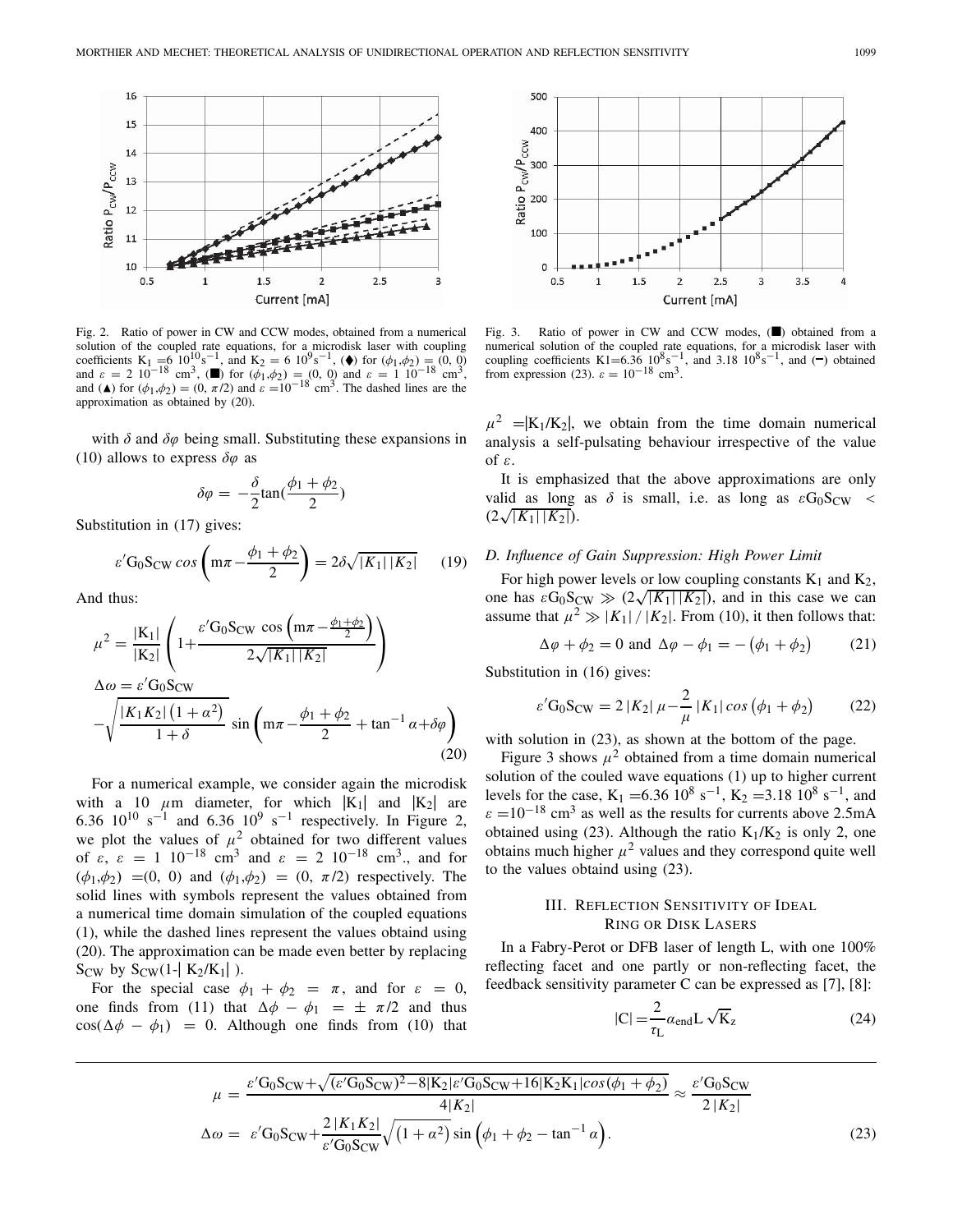with  $\alpha_{\text{end}} L$  being the normalized facet loss and  $K_z$  the longitudinal Petermann factor. For a Fabry-Perot laser with one 100% reflecting facet, one can write:

$$
\frac{|C| \tau_L}{\alpha_{\text{end}} L} = \frac{1 - (r_2)^2}{-r_2 \ln(r_2)}\tag{25}
$$

The change in optical pulsation  $\Delta\omega$  due to an external field reflection  $r_e$  is given by:

$$
\Delta \omega = |C| \left| r_e \right| \sqrt{1 + \alpha^2} \sin \left( \omega r_e - \tan^{-1} \alpha \right) \tag{26}
$$

Obviously, (24) implies that the reflection sensitivity of a DFB laser is, apart from a possibly different  $K<sub>z</sub>$  factor, identical to that of a Fabry-Perot laser with identical facet loss. In what follows, we will therefore only compare the reflection sensitivity of ring lasers with that of Fabry-Perot lasers.

## *A. The Low Power Limit*

From (20), we can derive that for a perfect ring or disk laser (i.e., without any scattering or residual facet reflection) without gain suppression, the equivalent of (26) is (using  $K_2 = |\kappa|^{2} r_e / \tau_L$ 

$$
\Delta \omega = \sqrt{\left| K_1 \frac{\kappa^2}{\tau_L} r_e \right|} \sqrt{1 + \alpha^2} \sin \left( \frac{\phi_1 + \omega \tau_e}{2} - \tan^{-1} \alpha \right). \tag{27}
$$

Assuming a 100% reflection on one side of the bus waveguide, we have  $K_1 = |\kappa|^2 / \tau_L$  and (27) can be transformed into:

$$
\Delta \omega = \frac{|\kappa|^2}{\tau_L} \sqrt{|\mathbf{r}_e|} \sqrt{1 + \alpha^2} \sin\left(\frac{\phi_1 + \omega \tau_e}{2} - \tan^{-1} \alpha\right) \quad (28)
$$

For such a ring laser, the normalized facet loss is (for relatively small  $\kappa$ ):

$$
\alpha_{\text{end}}\pi \mathbf{D} = \ln\left(\frac{1}{1-|\kappa|^2}\right) \approx |\kappa|^2 \tag{29}
$$

Hence, we can write in analogy with (24) and with  $L = \pi D$ :

$$
\Delta \omega = |C|\sqrt{|r_e|}\sqrt{1+\alpha^2}\sin\left(\frac{\phi_1+\omega r_e}{2} - \tan^{-1}\alpha\right)
$$

$$
\frac{|C|\tau_L}{\alpha_{\text{end}}L} = \frac{\kappa^2}{-\ln(1-\kappa^2)} = \frac{1-t^2}{-2\ln(t)}, \ t = \sqrt{1-\kappa^2} \qquad (30)
$$

The normalized values of  $|C|$  given by (25) and (30) are plotted in Figure 4 as a function of  $r_2$ , resp. t. Although the normalized values are seen to be smaller for ring lasers, the square root dependence on the external reflection  $r_e$ , implies that ring lasers will generally have a higher feedback sensitivity. This is especially the case for external reflections of  $-40$ dB or less, for which r<sub>e</sub> <0.01 and thus sqrt( $r_e$ ) > 10  $r_e$ . The expression (30) also holds for non-ideal ring lasers, provided that the coupling  $K_2$  due to scattering (or residual facet reflections) is much smaller than that due to the external reflection. For microdisk lasers as in [2], the value of t is typically of the order of 0.98 – 0.99.



Fig. 4. Normalized external reflection sensitivity of a Fabry-Perot laser with one 100% reflecting facet and one facet with field reflection  $r_2$  ( $\blacklozenge$ ) and of a ring laser with one perfectly AR-coated facet, one 100% reflecting facet and a coupling  $\kappa$  (t<sup>2</sup> =1- $\kappa$ <sup>2</sup>) between ring and bus waveguide ( $\blacksquare$ ).



Fig. 5. Change in optical pulsation  $(\Delta \omega)$  due to external reflections as a function of bias current. Black curve:  $r_e = 10^{-2}$ , grey curve:  $r_e = 5 \times 10^{-3}$ .

#### *B. The High Power Limit*

In this case, we can make use of (23). We first consider an ideal ring or disk laser, for which  $K_2 = 0$  and  $K_1 = |\kappa|^{2}/\tau_L$ and without the external feedback. From (23) we find:

$$
\Delta \omega = |C| \mathbf{r}_e \sqrt{1 + \alpha^2} \sin \left( \phi_1 + \omega \mathbf{r}_e - \tan^{-1} \alpha \right)
$$
  
\n
$$
\frac{|C| \mathbf{r}_L}{\alpha_{end}L} = \frac{2\kappa^4}{-\ln(1 - \kappa^2) \mathbf{r}_L} \frac{1}{\varepsilon' G_0 S_{CW}}
$$
  
\n
$$
= \frac{\left(1 - t^2\right)^2}{-2\ln(t)} \frac{1}{\varepsilon' G_0 S_{CW} \mathbf{r}_L}.
$$
 (31)

Since  $\tau_{\text{L}}$  is typically of the order of ps or sub-ps, and  $\varepsilon'$ G<sub>0</sub>S<sub>CW</sub> is of the order of 10<sup>10</sup>s<sup>-1</sup>, the last factor in (31) is 100 or more. For values of  $t^2$  larger than 99% (i.e.  $\kappa^2$ ) smaller than  $1\%$ ), the normalized value of C can be smaller than that of an equivalent Fabry-Perot laser (in both cases at the expense of the efficiency). For larger values of  $\kappa$ , ring or disk lasers will have a worse feedback sensitivity though. The approximation (31) is valid as long as  $r_e < (\varepsilon G_0 S_{CW} \tau_L / 2\kappa^2)^2$ . For a microdisk laser with  $\kappa^2 = 1\%$ ,  $10\mu$ m diameter and  $\varepsilon G_0 S_{CW} = 10^{10} s^{-1}$ , this gives r<sub>e</sub> <0.025 or R<sub>e</sub> <6. 10<sup>-4</sup>.

Figure 5 shows  $\Delta\omega$  obtained from a numerical time domain solution of the rate equations as a function of the bias current for microdisk lasers with a  $10 \mu$ m diameter and  $\kappa^2 = 0.01$ .